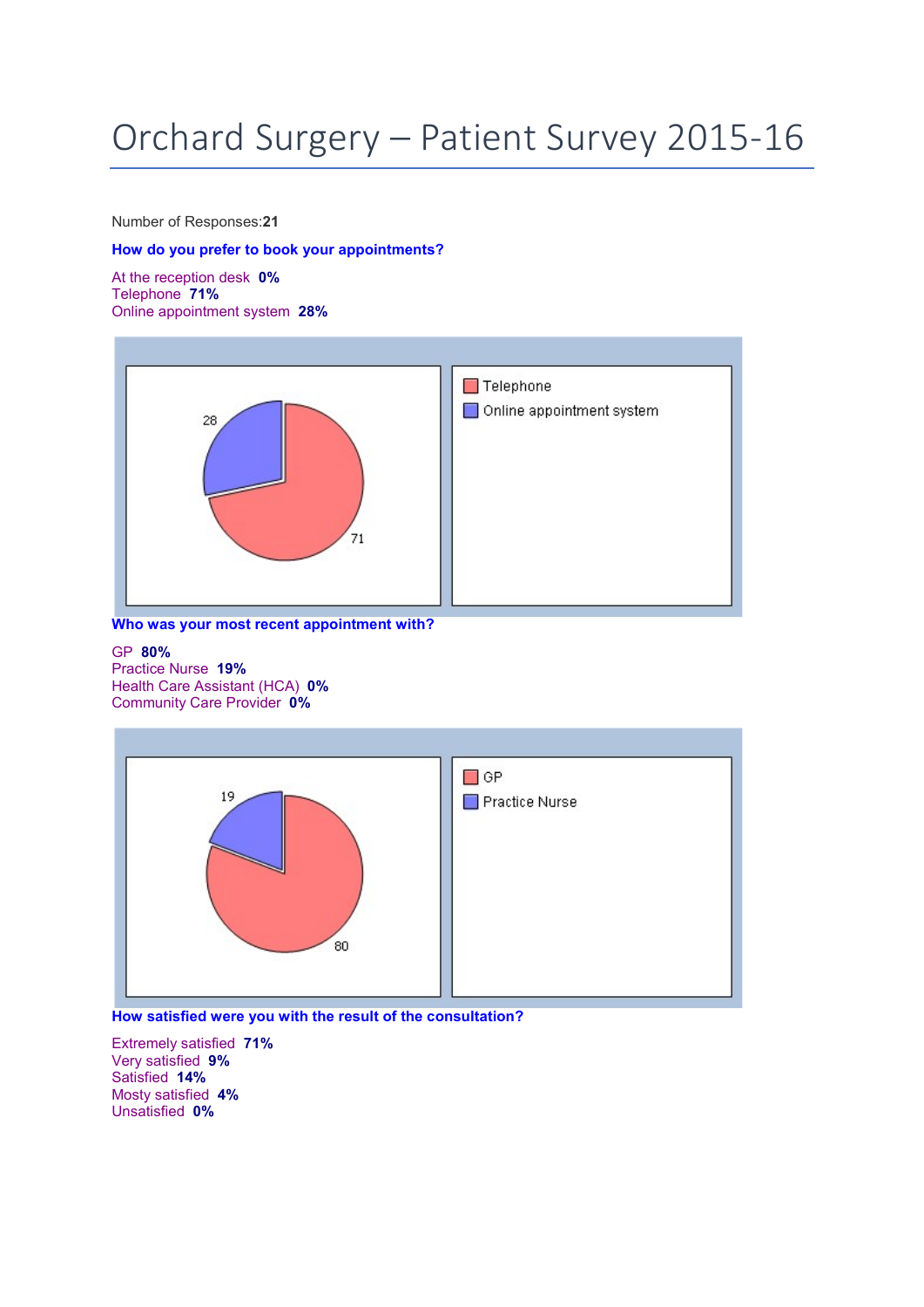

We strive to provide a high standard of community care to all our patients. This includes District Nurses, Community Matrons, Occupational Therapists and Physiotherapists; to what standard do you feel we achieve this?

Extremely high standard 23% High standard 14% Good standard 9% Reasonable standard 23% Poor standard 9% No response 22%





Extremely well 38% Very well 28% Acceptable 9% Not well 4% Poorly 9% No response 12%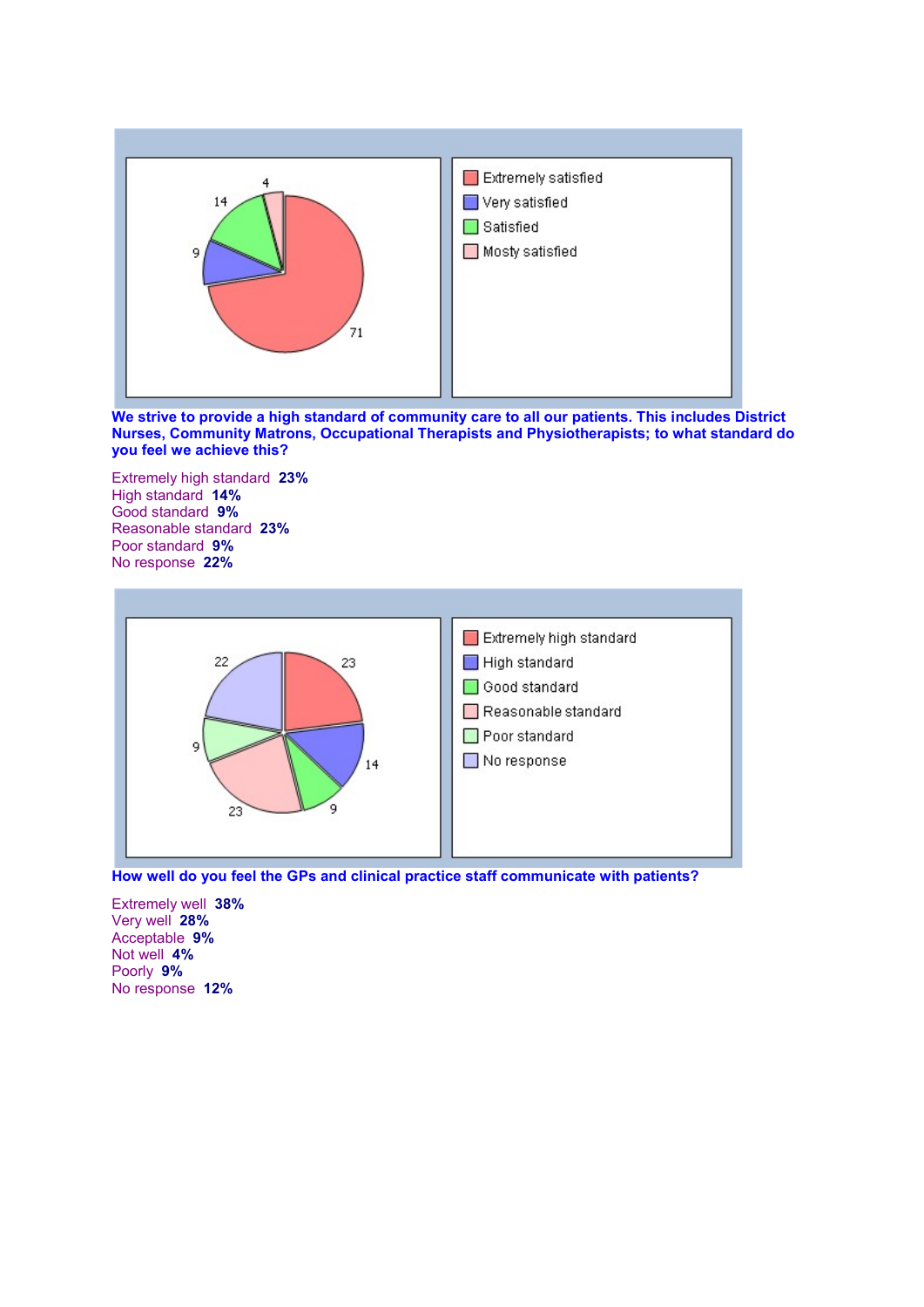



Extremely well 23% Very well 23% Acceptable 28% Not well 0% Poorly 23%



How would you rate the practice overall?

Excellent 47% Very good 42% Satisfactory 0% Unsatisfactory 4% Poor 4%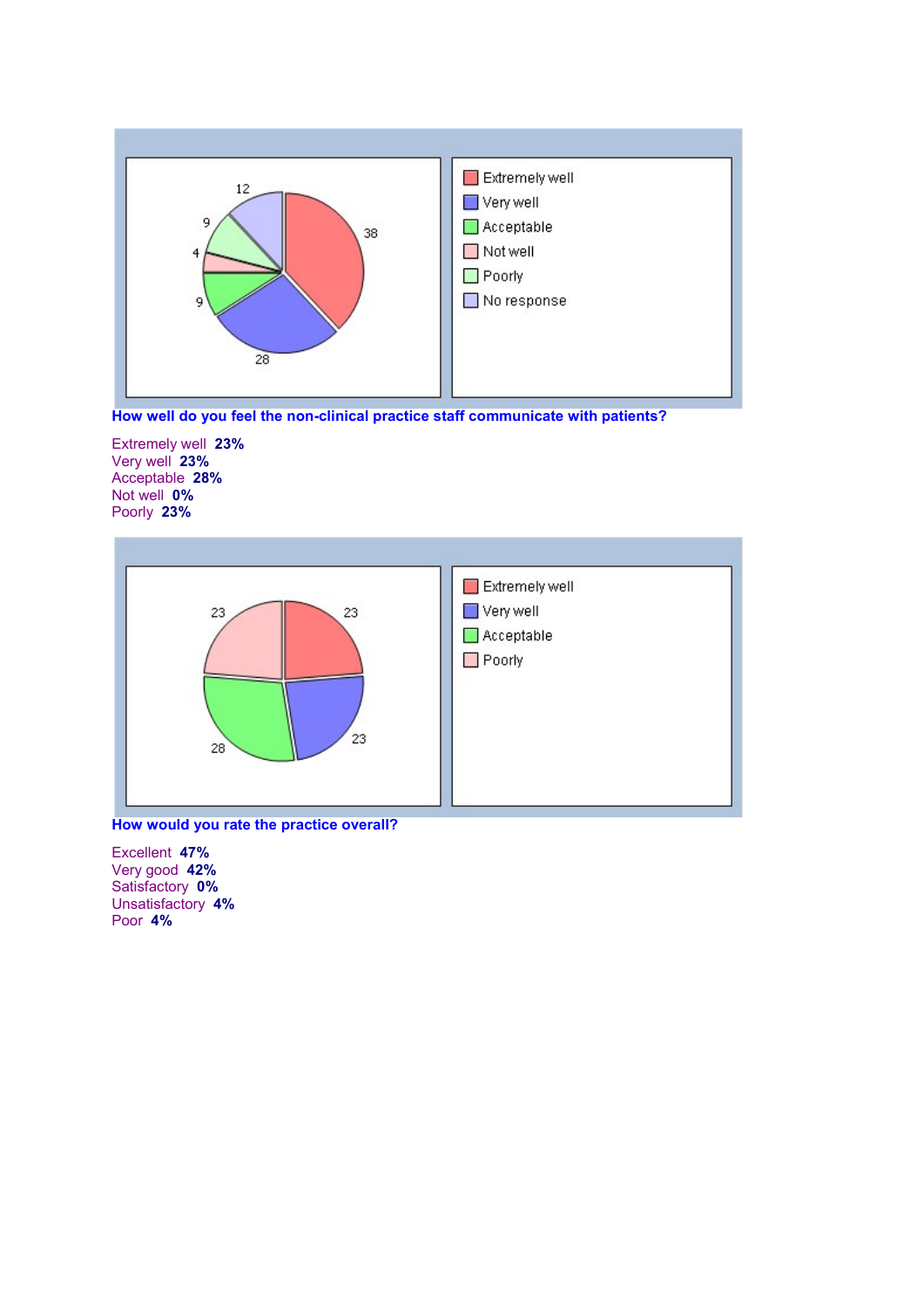

Do you feel the practice offers a wide range of both specialised clinics and medical services to cater to all our patients?

Yes 80% No 4% No response 16%



Do you feel the practice keeps patients up to date on all areas of health care and the NHS through the practice website and waiting room information screen?





Do you have any comments, concerns or suggestions for ways we could improve as a practice?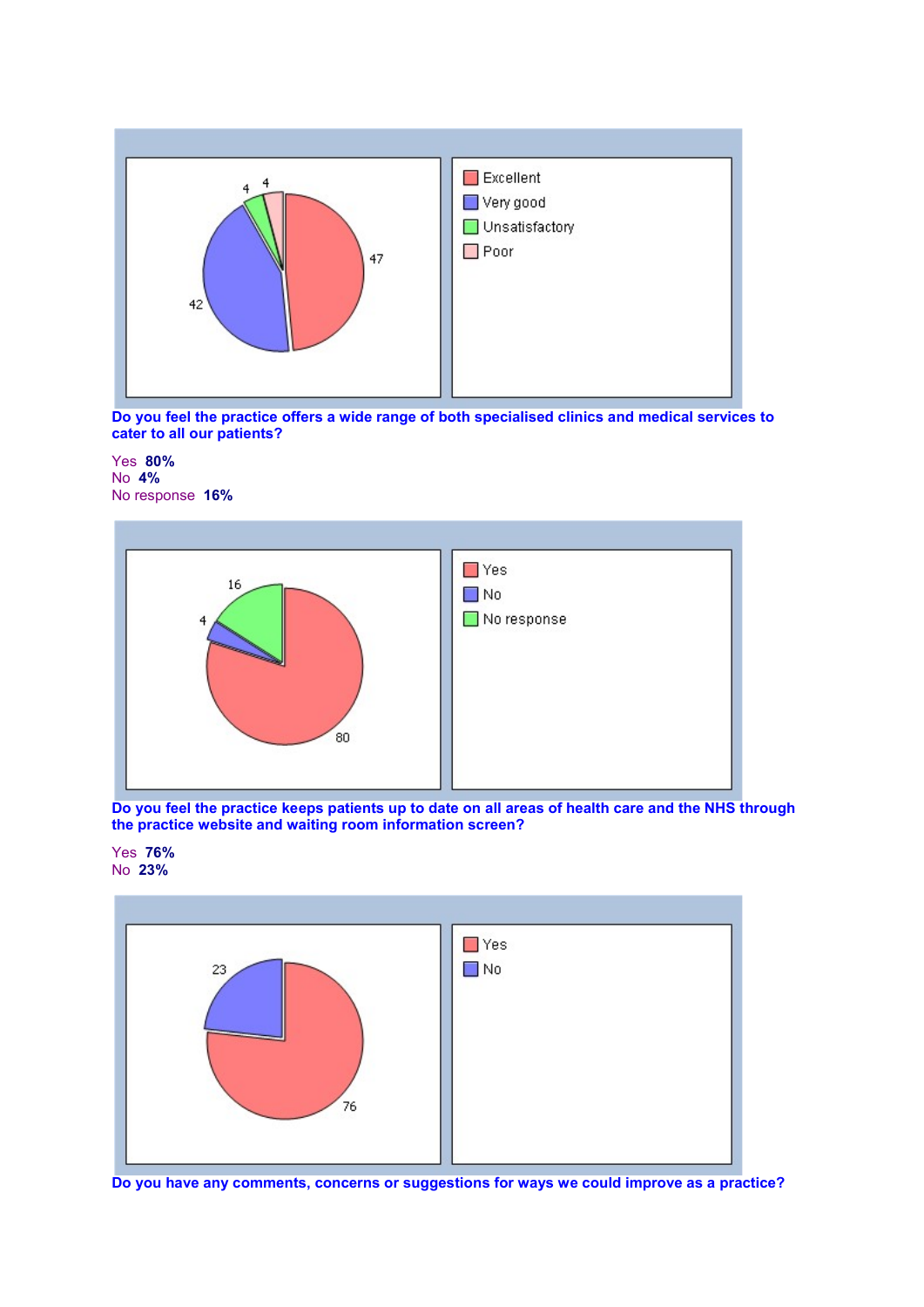## Are you male or female?

Male 33% Female 66%





16-25 0% 26-45 28% 46-64 42% 65 and over 28%



Do you suffer any longstanding conditions?

Yes 80% No 19%